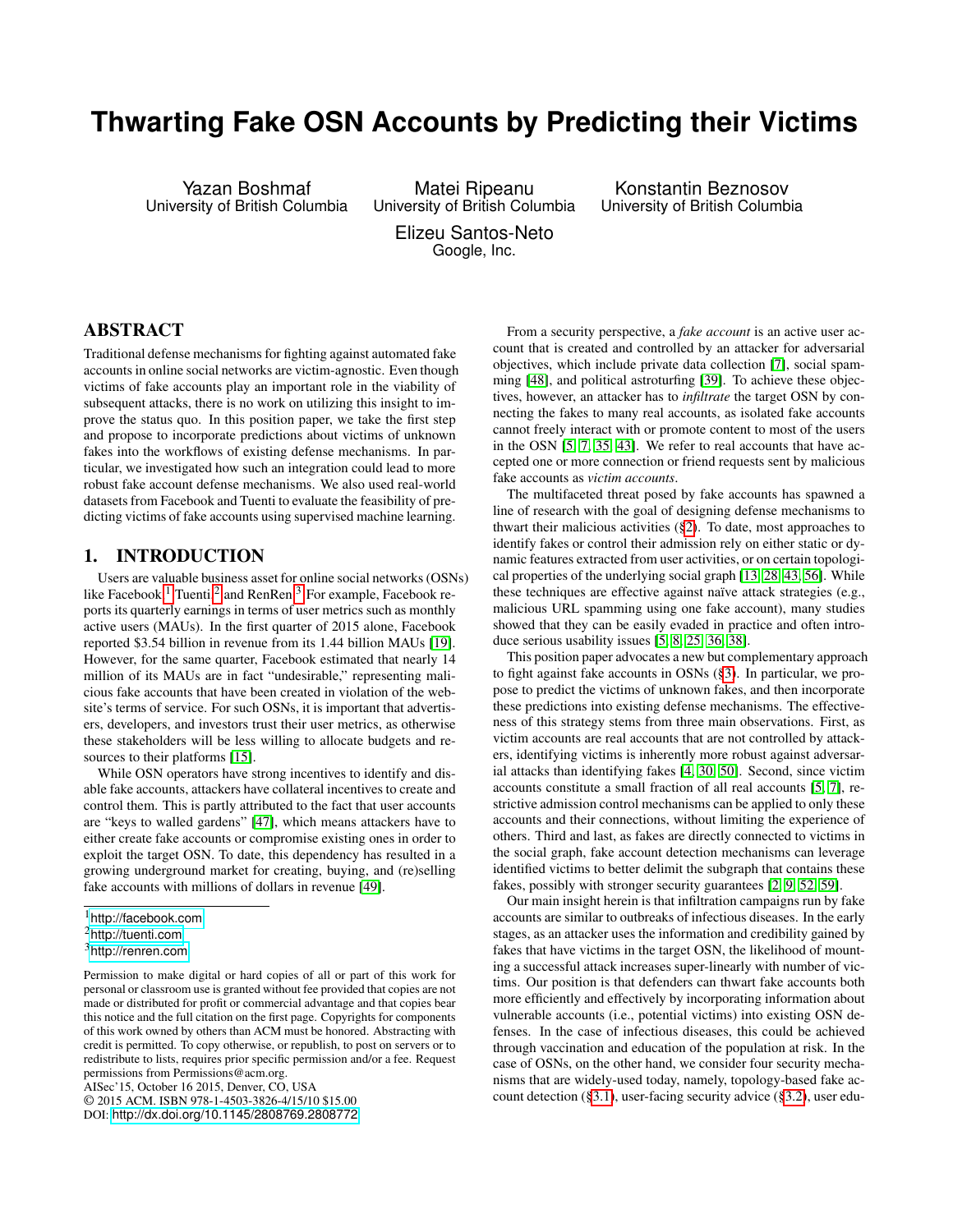cation ([§3.3\)](#page-3-3), and OSN honeypots ([§3.4\)](#page-3-4). This paper discusses how each mechanism can be improved by incorporating victim account prediction into its workflow.

Finally, to support the claim that one can indeed predict the victims of unknown fakes, more specifically, to predict the likelihood that a user will accept a connection request sent by a fake, we used two real-world dataset from Facebook and Tuenti and trained a victim account classifier using supervised machine learning ([§4\)](#page-4-0). The Facebook dataset contained public profiles of 8.8K real users who received friend requests from fake accounts, out of which 32% were victims. The Tuenti dataset contained full profiles of 60K real users who received friend requests from fakes, out of which 50% were victims. In our evaluation, we found that even using few statistically weak features, on OSN can train a victim account classifier with an area under receiver operating characteristics (ROC) curve (AUC) of 0.76, which is 52% better than random.

#### <span id="page-1-0"></span>2. BACKGROUND

In what follows, we first introduce the threat model we assume in this paper ([§2.1\)](#page-1-1). After that, we present background on defending OSNs against fake accounts. In particular, we divide fake account defense mechanisms into two categories, based on how new accounts are admitted into the OSN. In the first category, new users are fully admitted without restrictions, but later their account activity is analyzed to detect fakes ([§2.2\)](#page-1-2). In the second category, accounts are provisioned and constrained before receiving full access to available services, which is typically based on criteria specific to individual users or the whole OSN ([§2.3\)](#page-2-0). We finally conclude and motivate our position with a brief summary ([§2.4\)](#page-3-5).

#### <span id="page-1-1"></span>2.1 Threat Model

We focus on social networks that are open to everyone to join and allow users to explicitly form social connections (e.g., friendships). We consider attackers who are capable of creating and automating fake accounts on a large scale [\[7,](#page-6-0) [10\]](#page-6-6). Each fake account, or *socialbot*, can perform social activities similar to those of real users [\[24\]](#page-7-10). Such activities include sending friend requests and posting content.

The objectives of attackers include distributing social spam and malware, misinforming the public, and collecting private user data. To achieve these objectives, an attacker has to *infiltrate* the target OSN by using the fakes to befriend as many real accounts as possible. Such an infiltration is required because isolated fake accounts cannot directly interact with or promote content to other users [\[17\]](#page-7-11). This observation is also evident by a growing underground market for OSN abuse, where accounts with a large number of connections are sold at a premium. For example, fake Facebook accounts with 1,000 friends are sold for up to \$26 [\[35\]](#page-7-3).

We refer to accounts whose users have accepted friend requests from fake accounts as *victims*. We refer to friendships between victim and fake accounts as *attack edges*. The victims are a subset of *real accounts*, which are accounts created and controlled by benign users who socialize with others in a non-adversarial setting. Moreover, we refer to accounts whose users are more susceptible to social infiltration and are likely to be victims as *potential victims*. We use the terms "account," "profile," and "user" interchangeably but do make the distinction when deemed necessary.

## <span id="page-1-2"></span>2.2 Detecting Fake Accounts

Recently, fake account detection has received a considerable attention from academia and industry. In this defense category, all users are admitted to the OSN and granted full access to available services without restriction. From the OSN standpoint, giving users "the benefit of the doubt" has the advantage of providing a hasslefree account registration procedure, which might be helpful for attracting new users. The downside, however, is that attackers can have their fakes easily admitted to the OSN and start abusing its services. This is why OSNs, such as Facebook [\[43\]](#page-8-3), Tuenti [\[13\]](#page-7-4), and RenRen [\[58\]](#page-8-8), allocate costly human and computer resources to identify fake accounts and disable them as soon as possible.

From a design perspective, fake account detection systems are either *feature-based* or *topology-based*, depending on whether machine learning or graph analysis techniques are applied. In the following subsections, we discuss each type of detection in detail.

## *2.2.1 Feature-based Fake Account Detection*

Approaches of this type depend on user-level activity and profile details, which are usually logged and stored by the OSN for later use. By identifying discriminating *features* of an account, one can classify each account as fake or real using various machine learning techniques. For example, Facebook employs an "immune system" that performs real-time checks and classification for each read and write action on its database, which are based on features extracted from user accounts and their activities [\[43\]](#page-8-3).

Yang et al. used ground-truth provided by RenRen to train an SVM classifier in order to detect fake accounts [\[58\]](#page-8-8). Using simple features, such as frequency of friend requests and fraction of accepted requests, the authors were able to train a classifier with 99% true-positive rate (TPR) and 0.7% false-positive rate (FPR).

Stringhini et al. utilized honeypot accounts in order to collect data describing a wide range of user activities in OSNs [\[45\]](#page-8-9). After analyzing the collected data, they were able to assemble a groundtruth for real and fake accounts, with features similar to those used by Yang et al. [\[58\]](#page-8-8). The authors trained two random forests (RF) classifiers to identify fakes in Facebook and Twitter, ending up with 2% FPR and 1% false-negative rate (FNR) for Facebook, and 2.5% FPR and 3% FNR for Twitter.

Wang et al. used a clickstream dataset provided by RenRen to cluster user accounts into "similar" behavioral groups, corresponding to real or fake accounts [\[54\]](#page-8-10). The authors extracted both session and click features, including average clicks per session, average session length, the percentage of clicks used to send friend requests, visit photos, and to share content. With these features, the authors were able to train a cluster-based classifier using the METIS clustering algorithm [\[27\]](#page-7-12) with 3% FPR and 1% FNR.

Cao et al. observed that fake accounts tend to perform loosely synchronized actions in a variety of OSN applications, all from a limited set of IP addresses [\[14\]](#page-7-13). The authors extracted simple user action features, such as timestamp, target application, and IP address, in order to cluster user accounts according to the similarity of their actions using a scalable implementation of the single-linkage hierarchical clustering algorithm. Through a large-scale deployment at Facebook, the authors we able to train a cluster-based classifier and detect more than two million fake accounts, which acted similarly at about the same time for a sustained period of time.

The downside of feature-based detection. Even though featurebased detection scales to large OSNs, it is still relatively easy to subvert as it depends on features describing activities of known fakes in order to identify unknown ones. In other words, attackers can evade detection by adversely modifying the content and activity patterns of their fakes, resulting in an arms race [\[30,](#page-7-9) [50\]](#page-8-5). While OSN operators employ skilled human analysts to improve their ground-truth and keep their fake account classifiers accurate, attackers react to detecting their fakes by modifying them and their behaviours in order to evade detection. Additionally, feature-based detection does not provide any formal security guarantees and usually results in a high FPR when deployed in practice [\[13\]](#page-7-4). This is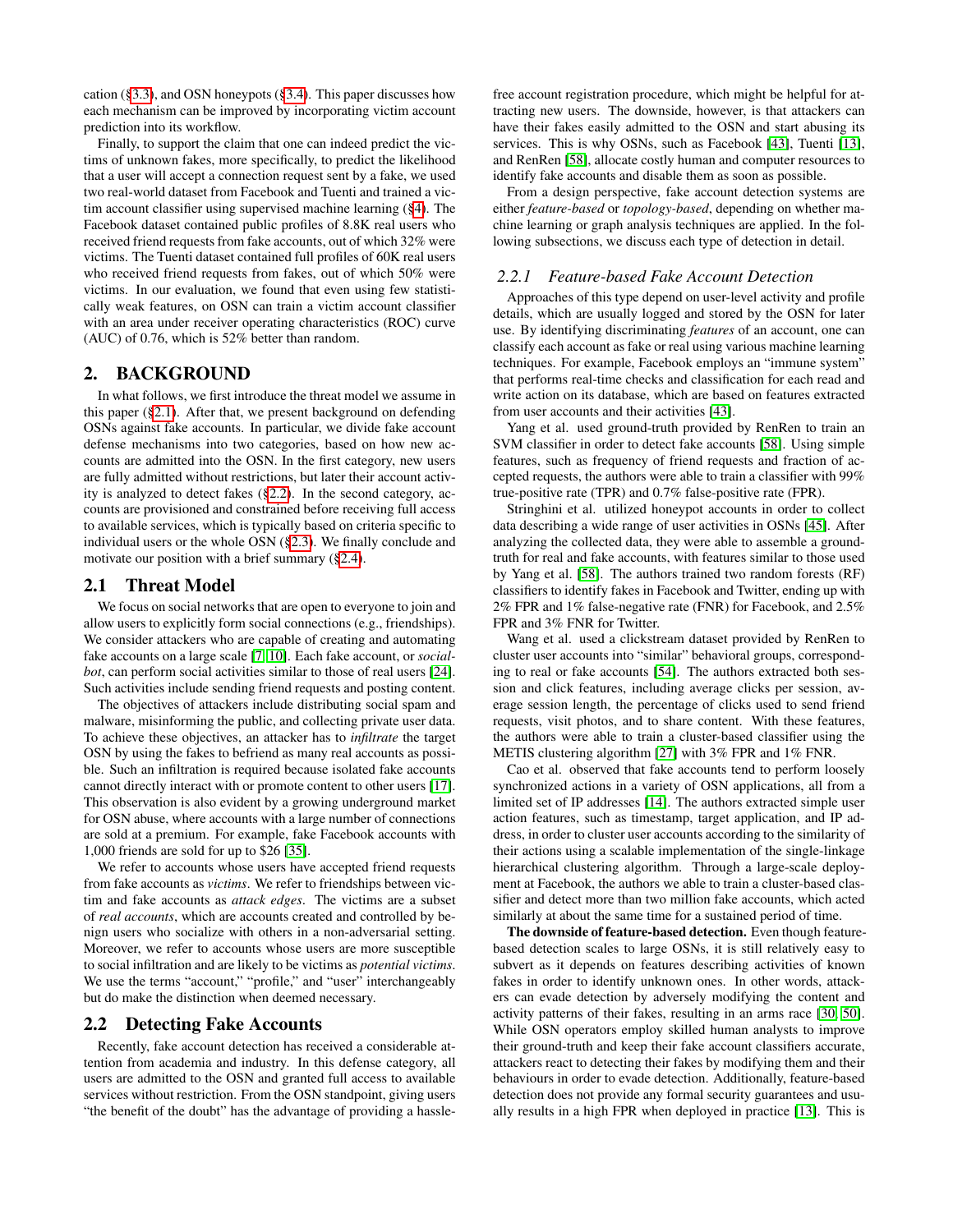partially attributed to the large variety and unpredictability of user behavior in adversarial settings [\[2,](#page-6-4) [13\]](#page-7-4).

Our approach. In our proposed approach, feature-based detection is used to identify potential victims in a *non-adversarial setting*. Key to the robustness of this approach is that the dataset used for training the victim classifier includes features of only known real accounts that have accepted or rejected friend requests sent by known fakes. As real accounts are controlled by benign users who are not adversarial, a feature-based victim classifier is harder to circumvent than a similarly-trained fake account classifier.

#### *2.2.2 Topology-based Fake Account Detection*

In an attempt to address the lack of formal security guarantees in feature-based detection, topology-based detection approaches model OSNs as *graphs*, with nodes representing user accounts and edges between nodes representing social connections. Assuming that fakes can establish only a small number of attack edges, the subgraph induced by the set of real accounts is loosely connected to fakes. In other words, topology-based approaches rely on a key assumption that the *cut* crossing over attack edges is sparse, and accordingly, they aim to find such a sparse cut with formal guarantees [\[2,](#page-6-4) [52,](#page-8-6) [59\]](#page-8-7). For example, Tuenti employs SybilRank to rank accounts according to their perceived likelihood of being fake, where the ranking scheme is based on Tuenti's graph topological properties [\[13\]](#page-7-4).

Yu et al. were among the first to use the social graph for the purpose of identifying fake accounts in computer systems [\[60,](#page-8-11) [61\]](#page-8-12). The authors developed a technique that labels each account as either fake or real based on a number of modified random walks. This *binary classification* was used to split the graph into two subgraphs that are sparsely interconnected via attack edges, separating real accounts from fakes. They also proved that  $O(|E_a| \log n)$  fakes can be misclassified in the worst case, where  $|E_a|$  is the number of attack edges and *n* is the number of accounts in the network. Therefore, it is sufficient for attackers to establish  $\Omega(n/\log n)$  attack edges in order to evade this detection scheme with 0% TPR.

Viswanath et al. used existing community detection techniques to identify fake accounts in OSNs [\[51\]](#page-8-13). In general, community detection decomposes a given graph into a number of tightly-knit subgraphs, each called *community*, that are loosely connected to each other [\[21,](#page-7-14) [29\]](#page-7-15). By gradually expanding a community from known real accounts [\[33\]](#page-7-16), the authors were able to identify the subgraph which contains mostly real accounts. Recently, however, Alvisi et al. showed that such a local community detection technique can be easily circumvented, if fake accounts establish sparse connectivity among themselves [\[2\]](#page-6-4).

As binary classification often results in a high FPR [\[51\]](#page-8-13), Cao et al. proposed to rank users instead so that fakes are ideally ranked lower than real accounts [\[13\]](#page-7-4). The authors designed and deployed a fake account detection system (based on a modified random walk) that assigns each account a rank depending on how likely it is to be fake. They also proved that  $O(|E_a| \log n)$  fake accounts can outrank real accounts in the worst case, given that fakes establish  $|E_a|$  attack edges with victims at random.

The downside of topology-based detection. While topologybased detection provides formal security guarantees, real-world social graphs do not conform with its key assumption. Specifically, several studies showed that attackers can infiltrate OSNs by deceiving users into befriending their fakes [\[5,](#page-6-1) [7,](#page-6-0) [18,](#page-7-17) [53\]](#page-8-14). This also means that fakes can create many attack edges such that they become densely connected to real accounts, which renders topologybased fake account detection ineffective in practice [\[9\]](#page-6-5).

Our approach. In our approach, victim prediction can be leveraged to artificially prune attack edges so that the cut between fake

and real accounts becomes sparse and easier to detect. As discussed in [§3.1,](#page-3-1) one way to achieve this is by reassigning edge weights in the graph, such that edges incident to potential victims have lower weights than others. This means that one can identify attack edges and bound the security guarantee by the aggregate weight on attack edges, called their *volume vol*( $E_a$ ), rather than their number  $|E_a|$ .

## <span id="page-2-0"></span>2.3 Controlling Account Admission

As presented in [§2.2,](#page-1-2) fake account detection represents a *reactive* defense strategy, in which new accounts are first admitted to the OSN and then classified. On the other hand, admission control represents a *proactive* defense strategy, in which accounts are provisioned and controlled before being fully admitted to the OSN or given full access to its services.

Xie et al. [\[56\]](#page-8-4) proposed an admission process, where already admitted accounts implicitly *vouch* for newly created accounts by, for example, sending them personal messages. By carefully monitoring implicit vouching via social community structures, they were able to admit 85% of real accounts while reducing the percentage of admitted fake accounts from 44.4% to 2.4%, using Microsoft Hotmail and Twitter datasets.

Mislove et al. were among the first to dynamically limit available OSN services provided to unknown fakes by modelling lateral trust relationships among users as a *credit network* [\[32\]](#page-7-18). The authors developed a technique that assigns credit values to friendships, such that an account is able to send a friend request only if there is a path with available credit from the sender to the receiver. Mondal et al. utilized this approach to limit large-scale crawls in OSNs [\[34\]](#page-7-19).

Kim et al. proposed to visualize the trust between users in order to help them better authenticate those who request their friendship in OSNs [\[28\]](#page-7-5). Inspired by social science research demonstrating that the *social tie strength* is a strong indicator of trust, the authors developed a tool to visualize the social tie strength between the receiver and the sender of a friend request, based on features of their mutual friends, such as their interaction frequency, communication reciprocity, recency, and length. To evaluate their approach, the authors conducted a survey with 93 participants who used their visualization tool. The participants found that the tool helped them make better befriending decisions, especially when they received friends requests from fake accounts posing as strangers.

Wang et al. utilized known concepts from behavioral decision research and soft paternalism in order to design mechanisms that "nudge" users to reconsider the content and context of their online disclosures before committing them [\[55\]](#page-8-15). The authors evaluated the effectiveness of their approach with 21 Facebook users in a three week exploratory field study, followed up with 13 interviews. The results suggest that *privacy nudges* can be a promising way to prevent unintended disclosures when, for example, one befriends a fake account or shares a post with the public.

The downside of account admission control. Even though this type of approaches may lead to more resilient defense mechanisms, it is based on the view that "users are guilty until proven innocent." If acted upon, this can significantly degrade user experience, introduce friction, and limit network growth [\[3,](#page-6-7) [42\]](#page-7-20). It is not surprising that large, fast-growing OSNs, such as Facebook, avoid deploying stringent admission control and instead advocate user feedback after admission [\[43\]](#page-8-3).

Our approach. In [§3.2,](#page-3-2) we argue that user-controlled account admission techniques, especially those facilitated by a user-facing security advice, can be improved by identifying potential victims. One way to achieve this is by focusing available resources on helping potential victims make better befriending decisions through education or personalized advice; approaches that would be too costly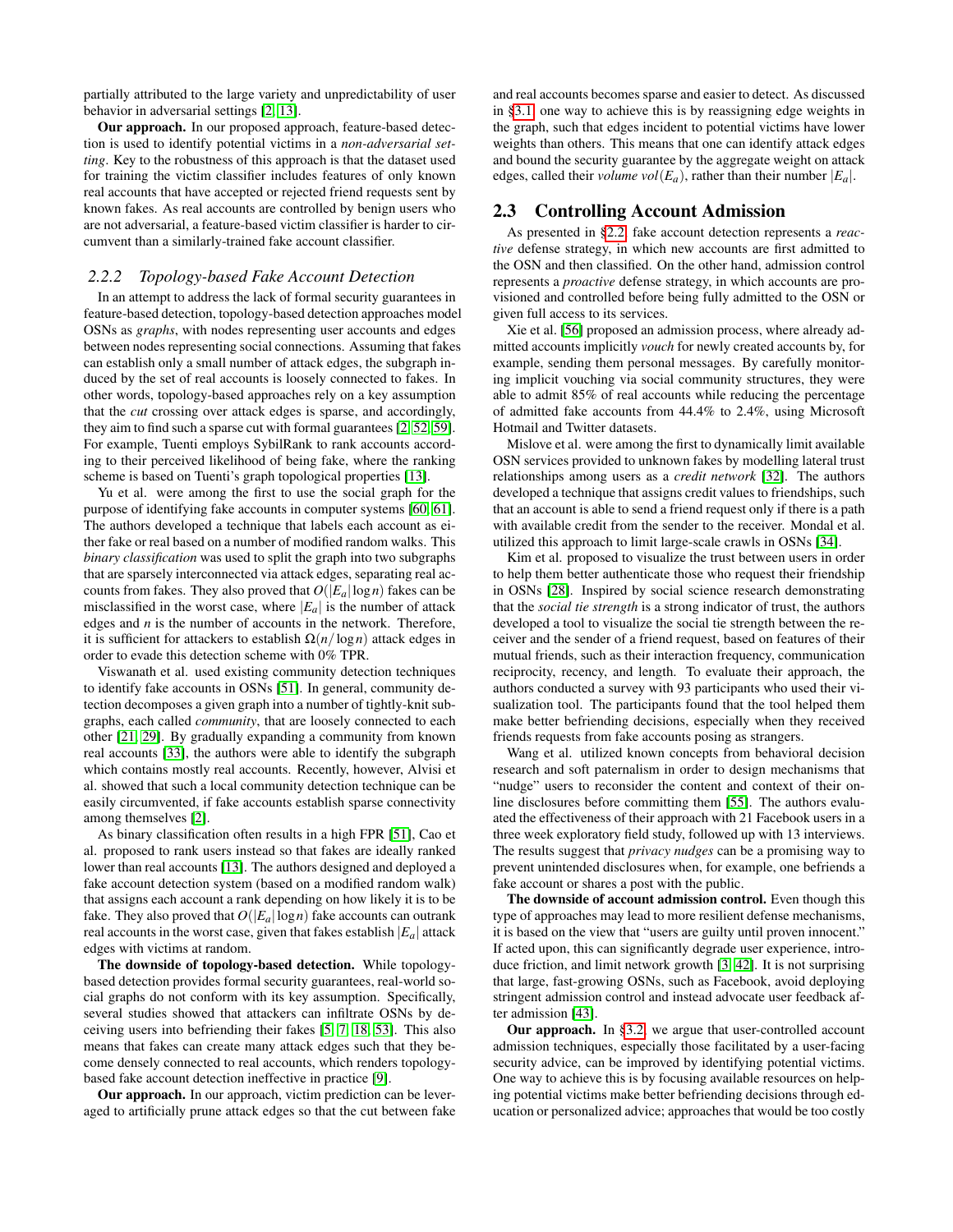or degrade user experience if they were applied indiscriminately to the entire user population.

## <span id="page-3-5"></span>2.4 Summary

Defending against fake accounts in OSNs can be done reactively by admitting all accounts and then classifying them, or proactively by applying various forms of admission control. Approaches based on reactive detection rely on distinct patterns of fakes in order to identify them. These patterns capture account activities at both the content and structure levels, but are subject to the complete control by attackers. As a result, this leads to an arms race, where the party with more resources eventually wins. Proactive admission control, while promising, degrades the experience of newly registered legitimate users, and goes against the business model of today's OSNs which compete on the number of active users.

Overall, all existing approaches to thwarting automated fake accounts in OSNs are victim-agnostic and attacker-centric. Even though victims of fakes play an important role in the viability of subsequent attacks, there is no work on using this insight to improve the status quo. We herein take the first step towards bridging this gap.

## <span id="page-3-0"></span>3. LEVERAGING VICTIM PREDICTION

We now consider four defense mechanisms and investigate how incorporating predictions of victims can improve their performance.

#### <span id="page-3-1"></span>3.1 Topology-based Fake Account Detection

As victims are located at the borderline between two sub-graphs separating fakes from real accounts, one could limit the weight of the edges crossing this boundary by incorporating victim prediction into the detection process. We propose to achieve this improvement by assigning lower weights to edges incident to potential victims. Now, consider a short random walk that starts from a known, real account that is not a victim. It is unlikely for this walk to traverse low-weight edges and land on a node representing a fake account, as the walk picks the next node with a probability proportional to the weight of the corresponding edge. By ranking accounts based on their landing probability, one expects most of the fakes to have a strictly lower rank than real accounts, even if the fakes befriend many victim accounts.

We have recently validated this approach with Íntegro [\[11\]](#page-7-21), which is a scalable, infiltration-resilient defense system that helps OSNs detect automated fake accounts using a user ranking scheme. The system delivers  $O(|E_a|/vol(E_a))$  improvement over SybilRank [\[13\]](#page-7-4), the state-of-the-art in topology-based fake account detection, and is currently deployed at Tuenti with up to an order of magnitude better precision in fake account detection.

## <span id="page-3-2"></span>3.2 User-Facing Security Advice

User advice represents the first line of defense against increasingly sophisticated social engineering attacks [\[26,](#page-7-22) [44\]](#page-8-16). While many studies showed that users tend to reject or ignore security advice because of low motivation and poor understanding of the involved threats [\[1,](#page-6-8) [31\]](#page-7-23), others asserted that users do so because it is entirely rational from an economic standpoint [\[20,](#page-7-24) [23\]](#page-7-25), as a randomly chosen user has a low chance to become a victim of a particular attack.

A security advice aims to protect users from the direct costs of an attack, but burdens them with increased indirect costs in the form of additional effort (e.g., additional steps to accept friend requests). When the security advice is applied to all users, it becomes a daily burden equally taken by the entire OSN population, whose benefit is the potential saving of direct costs for the actual victims of attacks. When this fraction is small, designing a good security advice that works well in practice becomes difficult. For example, it is not feasible to burden the 1.44 billion Facebook users with a daily task in order to spare, say, 1% of them from becoming victims.

One way to increase the benefit of a security advice is to improve its usability, which in effect reduces its indirect costs to users. This has been the focus of a growing community of usable security researchers who consider user education essential to securing sociotechnical systems such as OSNs [\[16\]](#page-7-26).

Another, complementary, way to reduce indirect costs is to focus the security advice on the fraction of users that would directly benefit from it; the potential victims. We propose to achieve this reduction by providing the security advice in an informed and targeted manner. In particular, victim prediction provides OSNs with a robust method to quantitatively estimate how vulnerable each real account is, as some users are more likely to be victims than others. So, an OSN can use this information to focus only on the most vulnerable user population and, accordingly, influence their decision making through a personalized security advice while relieving the rest of the population from the indirect costs.

# <span id="page-3-3"></span>3.3 User Education

Similar to targeted advertising, potential victims can be the target of user education campaigns. Compared to a security advice, user education is more generic as it does not assume a specific context, and is generally focused towards increasing risk awareness instead of informing context-specific decision making.

We hypothesize that a highly efficient education method is to operate a network of benign socialbots to send friend requests to potential victims. In case a user accepts such requests, the bots would educate the user about the involved risks (e.g., private data breaches), and provide pointers for better decision making (e.g., to opt-in for a personalized security advice).

## <span id="page-3-4"></span>3.4 Honeypots and Activity Sampling

Sampling is used to maintain an up-to-date ground-truth for fake and benign account characterization. One way to sample an OSN is to use *honeypots*, which are user accounts that are created to log activities of other users, in particular, those who contact honeypots by sending them friend requests or by sharing content [\[45\]](#page-8-9). While honeypots are often used by third parties, OSNs perform a similar sampling albeit with direct access to user data and activities [\[43\]](#page-8-3). If the goal is to collect fake activity, such a sampling technique is often inefficient, as it is opportunistic if not completely random. For example, Stringhini et al. used 300 honeypot accounts in Facebook to record user activities over 12 months [\[45\]](#page-8-9). The collected dataset, however, was small relative to the sampling period, with only 3,831 friend requests (4.5% fake) and 72,431 messages (5.4% fake).

Assuming that the percentage of fakes in the OSN is small, sampling users at random will collect mostly benign content originating from real accounts. The problem, however, is when one samples for *abusive content*, as the sampling has to be biased towards unknown fake accounts. For example, Facebook has more than 600 million daily active users and they perform billions of actions per day [\[37\]](#page-7-27). In contrast, the number of fakes involved in an attack is often on the order of thousands [\[14\]](#page-7-13). Without a reliable way to inform the sampling method, an OSN will be looking for a needle in a haystack.

As victims are directly connected to abusive fakes, we propose to identifying potential victims of fakes and then sample the activities of their friends. Along with typical uniform random sampling [\[40\]](#page-7-28), an OSN can now achieve a desirable benign-to-abusive content ratio (i.e., class distribution), which, depending on the used algorithms, is important for effective feature-based abuse detection using machine learning techniques [\[22\]](#page-7-29).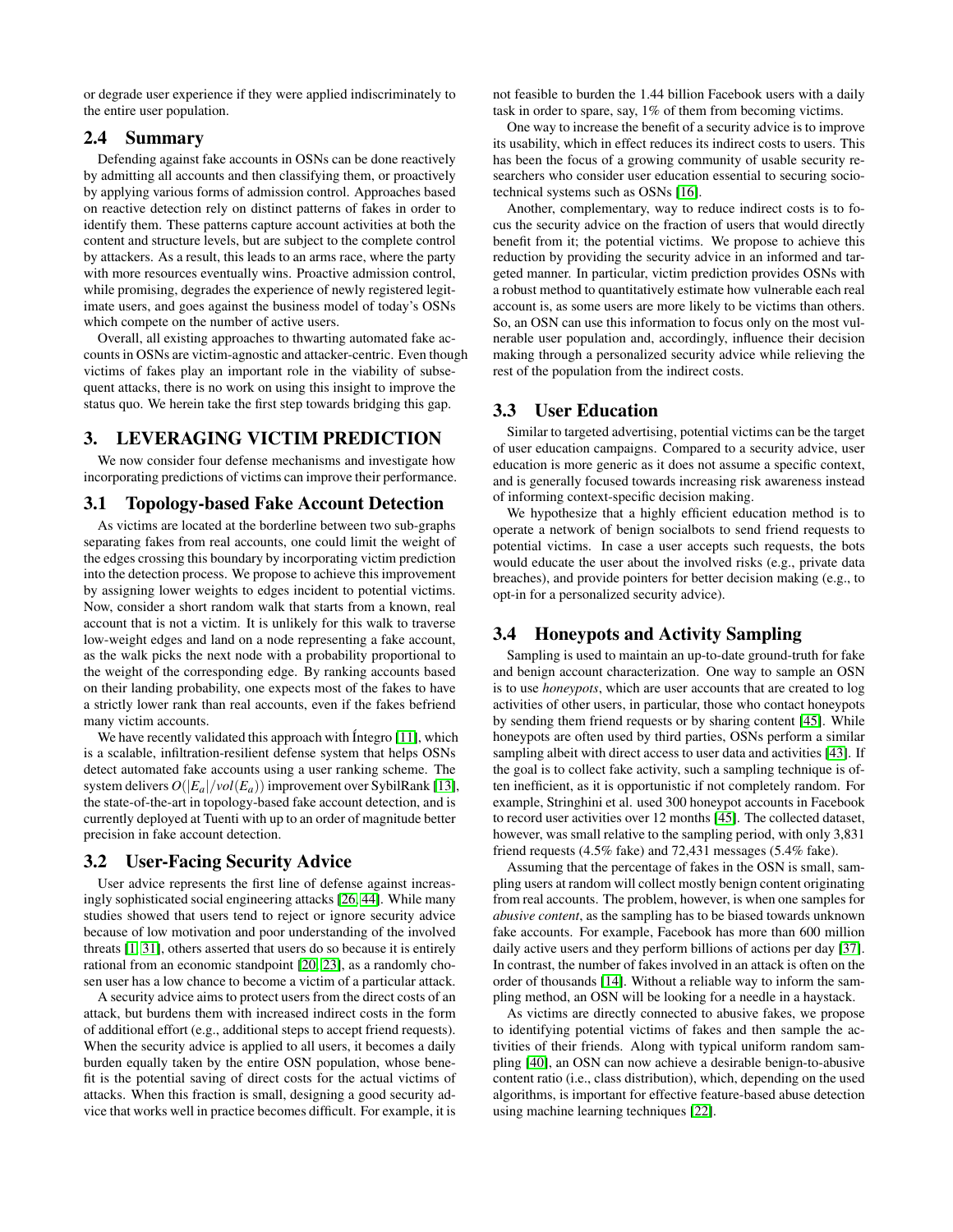# <span id="page-4-0"></span>4. IDENTIFYING POTENTIAL VICTIMS

The feasibility of the mechanisms discussed in [§3](#page-3-0) depends on the assumption that an OSN can accurately predict the victims of fake accounts, that is, the likelihood an account will accept a connection request sent by a fake.

We next describe how we used supervised machine learning and real-world datasets to validate this assumption. We employed only low-cost features extracted from readily-available user profiles, and thus, our experiments provide what is likely a lower estimate for the victim classification performance. We believe that it is possible to achieve better classification performance, at relatively higher cost, by using richer profile features and advanced learning algorithms that incorporate temporal activity [\[22\]](#page-7-29).

#### 4.1 Robustness

What differentiates a feature-based victim classifier from a similarlytrained fake account classifier—other than classification labels—is that it is relatively harder to circumvent [\[4\]](#page-6-3). This robustness stems from the fact that the features used to train the victim classifier are extracted from known real accounts *that are not controlled by attackers*, which is not the case when classifying fake accounts.

For example, in the "boiling-frog" attack [\[41,](#page-7-30) [50\]](#page-8-5), fake accounts can force a classifier to tolerate abusive activities by slowly introducing similar activities to the OSN. Because the OSN operator has to retrain all deployed classifiers in order to capture new behaviors, a fake account classifier will learn to tolerate more and more abusive activities, up until the attacker can launch a full-scale attack without detection [\[7\]](#page-6-0). When identifying potential victims, however, this is only possible if the real accounts used to train the victim classifier have been compromised. This situation can be avoided by verifying the accounts, as described in [§4.2.3.](#page-4-1)

#### 4.2 Datasets

We used real-world datasets of different OSNs. The first dataset was collected from Facebook as part of a 2011 study [\[7\]](#page-6-0), and contained public user profiles. As for the second dataset, we collaborated with Tuenti to access a day's worth of aggregated, anonymized, and server-cached user profiles, with the whole process being mediated by Tuenti's Site Integrity team.

#### *4.2.1 Facebook*

The dataset contained public profiles of 9,646 real users who received friend requests from fake accounts. Since the dataset was collected in 2011, we wanted to verify whether these users are still active on Facebook. Accordingly, we revisited their public profiles in June 2013 . We found that 7.9% of these accounts were disabled by Facebook or deactivated by the users themselves. We thus excluded these accounts, ending up with 8,888 accounts, out of which 32.4% were victims who accepted a single friend request sent by an automated fake account posing as a stranger. A comprehensive description and analysis of this dataset can be found in [\[6\]](#page-6-9).

#### *4.2.2 Tuenti*

The dataset contained full user profiles of 60,000 real accounts who received friend requests from fake accounts, out of which 50% were victims. The dataset was collected on Feb 10, 2014 by Tuenti from live production servers, where the data resided in memory. From a practical perspective, collecting the dataset was a relatively low-cost process, because it involved reading cached profiles of users who logged in to Tuenti on that particular day (i.e., the daily active users). Accordingly, there was no need for more expensive queries to the backend infrastructure.

#### <span id="page-4-1"></span>*4.2.3 Ground-truth*

For the Facebook dataset, we started with the ground-truth from the original study, and then re-validated it in mid 2013, as described above. For the Tuenti dataset, all accounts were manually inspected and labeled by its account analysts. The inspection included matching profile photos to the user's declared age and address, understanding natural language used in user posts and messages, examining the user's friends, and analyzing related IP address and HTTP information, including requests and cookies.

#### 4.3 Features

As summarized in Table [1,](#page-5-0) we extracted features from both datasets to generate feature vectors. The selection requirement was to have each feature value available for all users in the dataset, so that the resulting feature vectors are complete. For the Facebook dataset, we were able to extract 18 features from public user profiles. For the Tuenti dataset, we were able to extract only 14 features.

In Table [1,](#page-5-0) the RI score of a particular feature stands for its *relative importance* when compared to all other features. An "N/A" means the feature was not available for the corresponding dataset. A *k-categorical* feature means the feature can have one value out of *k* unique categories. For example, boolean features are 2-categorical.

## 4.4 Classifier Tuning

We used random forests (RF) to train a victim classifier. The RF algorithm is an *ensemble* algorithm, where a set of decision trees are constructed at training time. When evaluating the classifier on new data (i.e., unlabeled feature vectors), the decisions from all trees are combined using a majority voting aggregator [\[12\]](#page-7-31). Each decision tree in the forest uses a small random subset of available features in order to decrease the *generalization error*, which measures how well the trained classifier generalizes to unseen data [\[22\]](#page-7-29). As shown in Figure [1,](#page-5-1) we performed parameter tuning to calibrate the RF classifier. In particular, we used the out-of-bag error estimates freely computed by the RF algorithm to numerically find the best number of decision trees and the number of features for each tree, so that the prediction variance and bias are controlled across the trees. For the Facebook dataset, we used 450 decision trees, where each tree had 3 features picked at random out of 18 features. For the Tuenti dataset, we used 500 decision trees, where each tree had 7 features picked at random out of 14 features.

#### 4.5 Validation Method

To evaluate the accuracy of the victim classifier, we performed a 10-fold, *stratified cross-validation* method [\[22\]](#page-7-29) using the RF learning algorithm after parameter tuning. First, we randomly partitioned the dataset into 10 equally-sized sets, with each set having the same percentage of victims as the complete dataset. We next trained an RF classifier using 9 sets and tested it using the remaining set. We repeated this procedure 10 times (i.e., folds), with each of the sets being used once for testing. Finally, we combined the results of the folds by computing the mean of their true-positive rate (TPR) and false-positive rate (FPR).

#### 4.6 Performance Metrics

The output of a victim classifier depends on its *operating threshold*, which is a cutoff value in the prediction probability after which the classifier identifies a user as a potential victim. In order to capture the trade-off between TPR and FPR in single curve, we repeated the cross-validation method under different threshold values using a procedure known as *receiver operating characteristics* (ROC) analysis. In ROC analysis, the closer the curve is to the topleft corner at point  $(0,1)$  the better the classification performance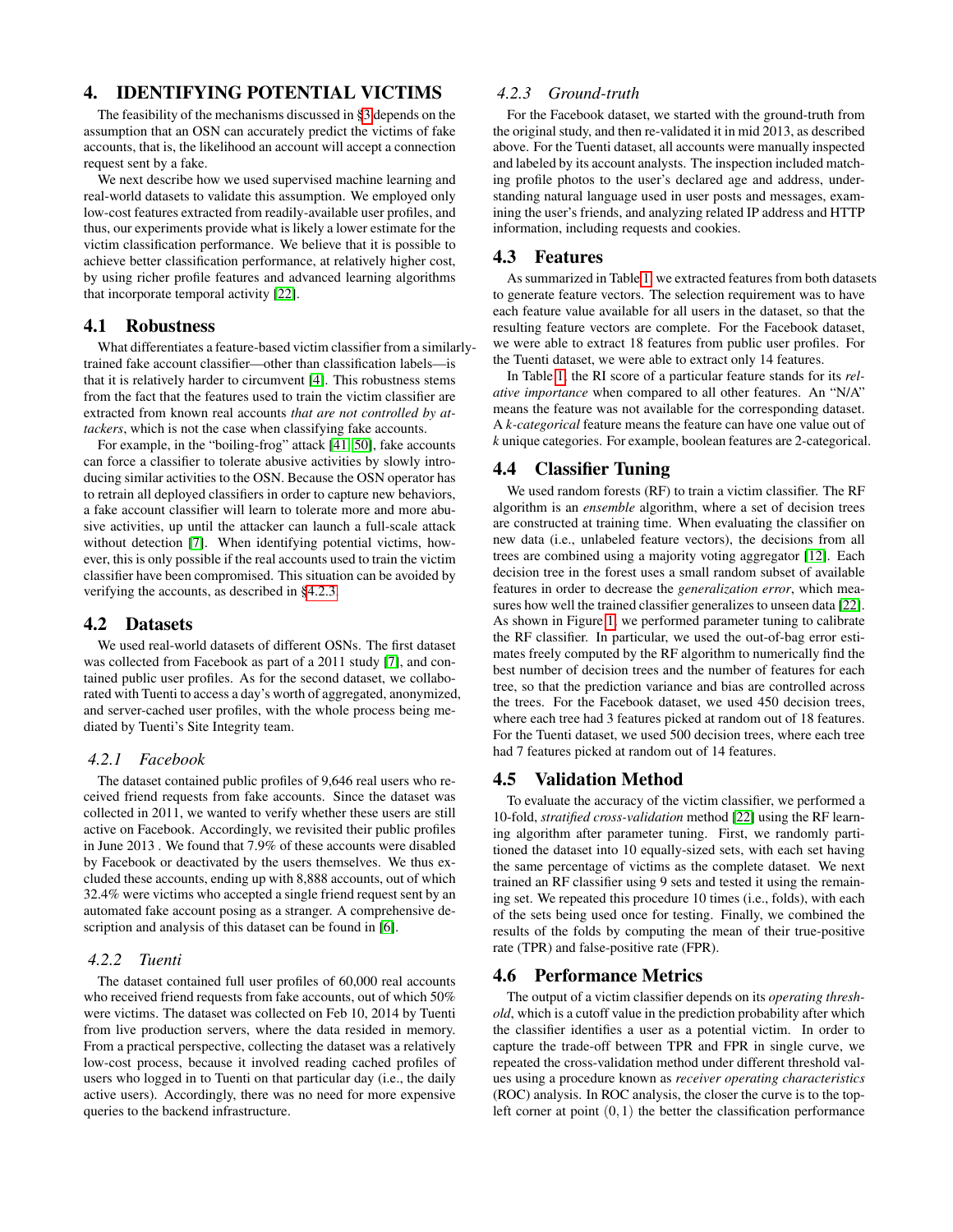<span id="page-5-0"></span>

| Feature                  | Brief description                                   | Type          | RI Score $(\% )$ |        |
|--------------------------|-----------------------------------------------------|---------------|------------------|--------|
|                          |                                                     |               | Facebook         | Tuenti |
| User activity:           |                                                     |               |                  |        |
| Friends                  | Number of friends the user had                      | Numeric       | 100.0            | 84.5   |
| <b>Photos</b>            | Number of photos the user shared                    | Numeric       | 93.7             | 57.4   |
| Feed                     | Number of news feed items the user had              | Numeric       | 70.6             | 60.8   |
| Groups                   | Number of groups the user was member of             | Numeric       | 41.8             | N/A    |
| Likes                    | Number of likes the users made                      | Numeric       | 30.6             | N/A    |
| Games                    | Number of games the user played                     | Numeric       | 20.1             | N/A    |
| Movies                   | Number of movies the user watched                   | Numeric       | 16.2             | N/A    |
| Music                    | Number of albums or songs the user listened to      | Numeric       | 15.5             | N/A    |
| TV                       | Number of TV shows the user watched                 | Numeric       | 14.2             | N/A    |
| <b>Books</b>             | Number of books the user read                       | Numeric       | 7.5              | N/A    |
| Personal messaging:      |                                                     |               |                  |        |
| <b>Sent</b>              | Number of messages sent by the user                 | Numeric       | N/A              | 53.3   |
| <b>Inbox</b>             | Number of messages in the user's inbox              | Numeric       | N/A              | 52.9   |
| Privacy                  | Privacy level for receiving messages                | 5-categorical | N/A              | 9.6    |
| <i>Blocking actions:</i> |                                                     |               |                  |        |
| <b>Users</b>             | Number of users blocked by the user                 | Numeric       | N/A              | 23.9   |
| Graphics                 | Number of graphics (photos) blocked by the user     | Numeric       | N/A              | 19.7   |
| Account information:     |                                                     |               |                  |        |
| Last updated             | Number of days since the user updated the profile   | Numeric       | 90.77            | 32.5   |
| Highlights               | Number of years highlighted in the user's time-line | Numeric       | 36.3             | N/A    |
| Membership               | Number of days since the user joined the OSN        | Numeric       | 31.7             | 100    |
| Gender                   | User is male or female                              | 2-categorical | 13.8             | 7.9    |
| Cover picture            | User has a cover picture                            | 2-categorical | 10.5             | < 0.1  |
| Profile picture          | User has a profile picture                          | 2-categorical | 4.3              | < 0.1  |
| Pre-highlights           | Number of years highlighted before 2004             | Numeric       | 3.9              | N/A    |
| Platform                 | User disabled third-party API integration           | 2-categorical | 1.6              | < 0.1  |

Table 1: Low-cost features extracted from Facebook and Tuenti.

<span id="page-5-1"></span>

(b) Number of features in each tree

Figure 1: Victim classifier tuning using a grid search.

is. The quality of the classifier can be quantified with a single value by calculating the *area under its ROC curve* (AUC) [\[22\]](#page-7-29). An AUC of 1 means a perfect classifier, while an AUC of 0.5 means a random classifier. The victim classifier has to be better than random, i.e., with the  $AUC > 0.5$ .

We also recorded the *relative importance* (RI) of features used for the classification. The RI score is computed by the RF learning algorithm, and it describes the relative contribution of each feature to the predictability of the label—being a victim or a non-victim when compared to all other features [\[12\]](#page-7-31).

#### 4.7 Results

For both datasets, the victim classifier resulted in an AUC greater than 0.5, as depicted in Figure [2a.](#page-6-10) In particular, for the Facebook dataset, the classifier delivered an AUC of 0.7, which is 40% better than random. For the Tuenti dataset, on the other hand, the classifier delivered an AUC of 0.76, which is 52% better than random. Also, increasing the dataset size to more than 40K feature vectors did not significantly improve the AUC in cross-validation, as shown in Figure [2b.](#page-6-10) This means an OSN can train a victim classifier using a relatively small dataset and fewer accounts need to be manually verified in order to maintain a low-noise ground truth.

We also experimented with two other widely-used learning algorithms: Naïve Bayes (NB) and SVM [\[22\]](#page-7-29). Both of these algorithms resulted in lower AUCs on both datasets. In particular, on the Facebook dataset, the NB classifier achieved an AUC of 0.63 and the SVM classifier achieved an AUC of 0.57. Similarly, on the Tuenti dataset, the NB classifier achieved an AUC of 0.64 and the SVM classifier achieved an AUC of 0.59. This, however, is not surprising, as ensemble learning algorithms, such as RF, achieve better predictive performance in case individual classifiers are "statisti-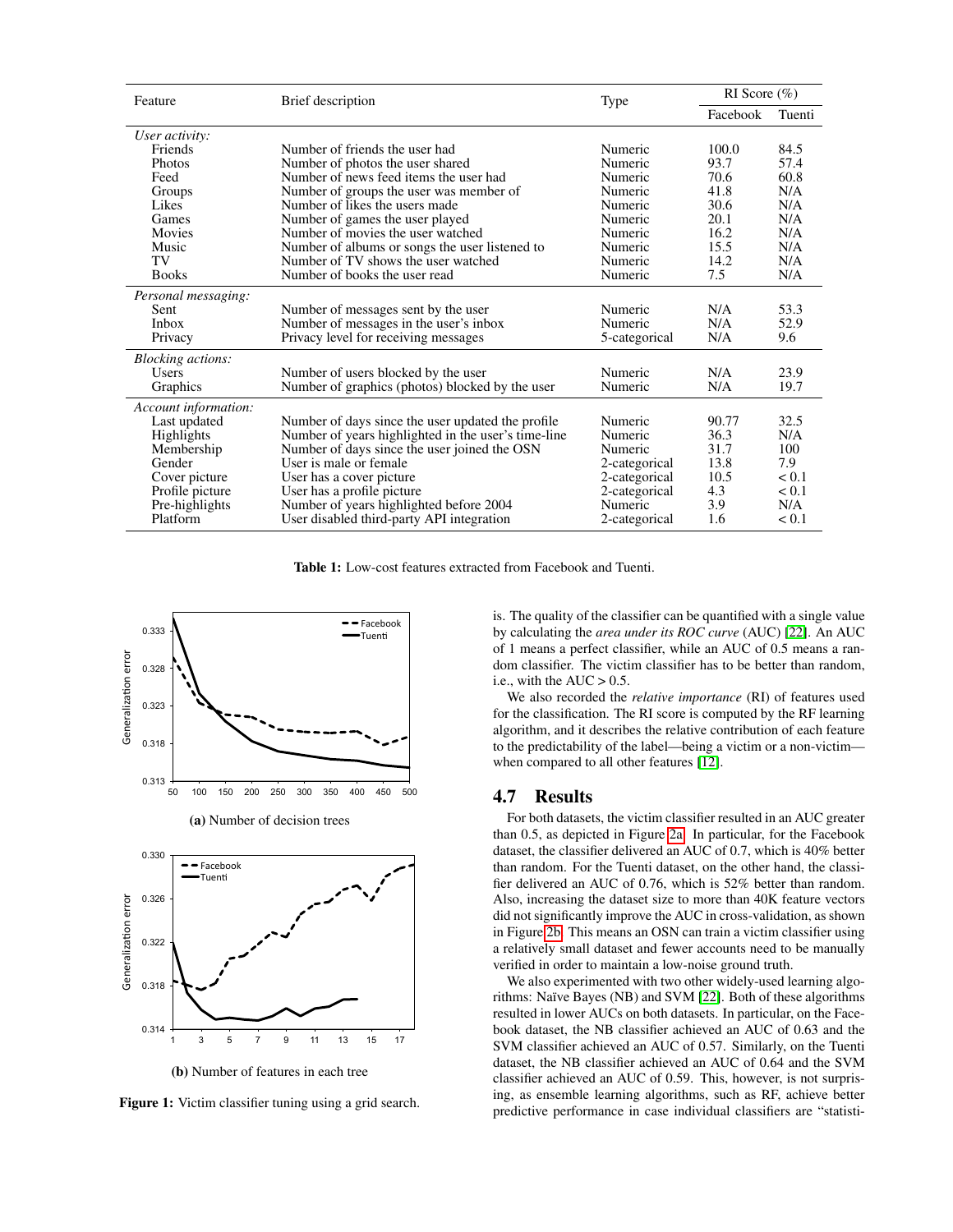<span id="page-6-10"></span>

Figure 2: Victim classification using the RF algorithm

cally weak," meaning they have low AUCs but are still better than random [\[22\]](#page-7-29). We note that an in-depth analysis and a comprehensive sensitivity analysis is typically required if one aims to improve the AUC of a classifier.

#### 5. RELATED WORK

While we are the first to leverage potential victims to thwart fake accounts, others have analyzed victim accounts in order to understand the larger cyber criminal ecosystem for OSN abuse [\[46\]](#page-8-17).

Wagner et al. developed predictive models to identify users who are more susceptible to social infiltration in Twitter [\[53\]](#page-8-14). They found that *susceptible users*, or potential victims, tend to use Twitter for conversational purposes, are more open and social since they communicate with many different users, use more socially welcoming words, and show higher affection than non-susceptible users.

Yang el al. studied the cyber criminal ecosystem on Twitter [\[57\]](#page-8-18). They found that victims fall into one of three categories. The first are *social butterflies* who have large numbers of followers and followings, and establish social relationships with other accounts without careful examination. The second are *social promoters* who have large following-follower ratios, larger following numbers, and a relatively high URL ratios in their tweets. These victims use Twitter to promote themselves or their business by actively following other accounts without consideration. The last are *dummies* who post few tweets but have many followers. In fact, these victims are dormant fake accounts at an early stage of their abuse.

# 6. CONCLUSION

"There can be no evil without good." — Augustine

In this position paper, we proposed a new approach to thwart fake accounts in OSNs. The approach incorporates prediction of victims of unknown fakes into the existing defense mechanisms. We discussed how this approach could improve the status quo, focusing on known defense mechanisms such as topology-based fake account detection and user-facing security advice. Finally, we proposed and evaluated a technique for predicting victims of fake accounts using supervised machine learning. In particular, we showed that one can train a victim account classifier that is 52% better than random, using strictly low-cost features.

#### 7. ACKNOWLEDGEMENTS

We would like to thank Dionysios Logothetis (Facebook), Eduardo Martinez-Esparzaand (Tuenti), Georgos Siganos (QCRI), and members of NetSysLab and LERSSE for their feedback on an early version of this paper. The first author would like to thank the University of British Columbia for a generous doctoral fellowship.

#### References

- <span id="page-6-8"></span>[1] A. Adams and M. A. Sasse. Users are not the enemy. *Communications of the ACM*, 42(12):40–46, 1999.
- <span id="page-6-4"></span>[2] L. Alvisi, A. Clement, A. Epasto, U. Sapienza, S. Lattanzi, and A. Panconesi. SoK: The evolution of sybil defense via social networks. *In Proceedings of the IEEE Symposium on Security and Privacy*, 2013.
- <span id="page-6-7"></span>[3] D. Balfanz, G. Durfee, D. K. Smetters, and R. Grinter. In search of usable security: Five lessons from the field. *IEEE Security & Privacy*, 2004.
- <span id="page-6-3"></span>[4] M. Barreno, B. Nelson, A. D. Joseph, and J. Tygar. The security of machine learning. *Machine Learning*, 81(2): 121–148, 2010.
- <span id="page-6-1"></span>[5] L. Bilge, T. Strufe, D. Balzarotti, and E. Kirda. All your contacts are belong to us: automated identity theft attacks on social networks. In *Proceedings of the 18th international Conference on World Wide Web*, pages 551–560. ACM, 2009.
- <span id="page-6-9"></span>[6] Y. Boshmaf. *Security analysis of malicious socialbots on the web*. PhD thesis, University of British Columbia, 2015.
- <span id="page-6-0"></span>[7] Y. Boshmaf, I. Muslukhov, K. Beznosov, and M. Ripeanu. The socialbot network: when bots socialize for fame and money. In *Proceedings of the 27th Annual Computer Security Applications Conference*, pages 93–102. ACM, 2011.
- <span id="page-6-2"></span>[8] Y. Boshmaf, I. Muslukhov, K. Beznosov, and M. Ripeanu. Key challenges in defending against malicious socialbots. In *Proceedings of the 5th USENIX Workshop on Large-scale Exploits and Emergent Threats*, volume 12, 2012.
- <span id="page-6-5"></span>[9] Y. Boshmaf, K. Beznosov, and M. Ripeanu. Graph-based sybil detection in social and information systems. In *Proceedings of 2013 IEEE/ACM International Conference on Advances in Social Networks Analysis and Mining*. IEEE, 2013.
- <span id="page-6-6"></span>[10] Y. Boshmaf, I. Muslukhov, K. Beznosov, and M. Ripeanu. Design and analysis of a social botnet. *Computer Networks*, 57(2):556–578, 2013.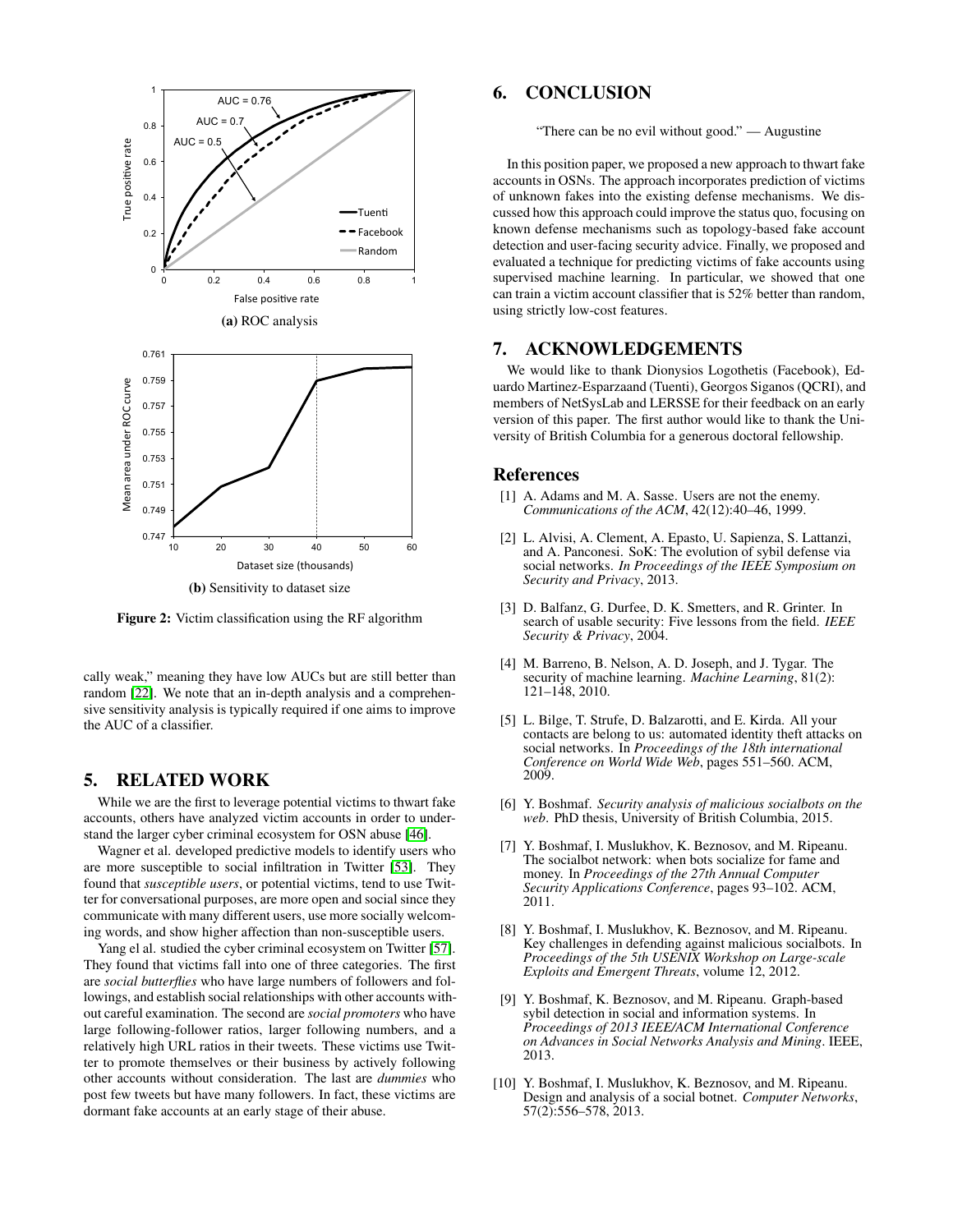- <span id="page-7-21"></span>[11] Y. Boshmaf, D. Logothetis, G. Siganos, J. Lería, J. Lorenzo, M. Ripeanu, and K. Beznosov. Íntegro: Leveraging victim prediction for robust fake account detection in OSNs. In *In proceedings of ISOC Network and Distributed System Security Symposium (NDSS)*. The Internet Society, 2015.
- <span id="page-7-31"></span>[12] L. Breiman. Random forests. *Machine learning*, 45(1):5–32, 2001.
- <span id="page-7-4"></span>[13] Q. Cao, M. Sirivianos, X. Yang, and T. Pregueiro. Aiding the detection of fake accounts in large scale social online services. In *USENIX conference on Networked Systems Design and Implementation*, pages 15–15. USENIX Association, 2012.
- <span id="page-7-13"></span>[14] Q. Cao, X. Yang, J. Yu, and C. Palow. Uncovering large groups of active malicious accounts in online social networks. In *Proceedings of the 2014 ACM SIGSAC Conference on Computer and Communications Security*, CCS'14, pages 477–488. ACM, 2014.
- <span id="page-7-1"></span>[15] CBC. Facebook shares drop on news of fake accounts, Aug 2012. URL <http://goo.gl/6s5FKL>.
- <span id="page-7-26"></span>[16] L. F. Cranor. *Security and usability: designing secure systems that people can use*. O'Reilly Media, Inc., 2005.
- <span id="page-7-11"></span>[17] N. B. Ellison et al. Social network sites: Definition, history, and scholarship. *Journal of Computer-Mediated Communication*, 13(1):210–230, 2007.
- <span id="page-7-17"></span>[18] A. Elyashar, M. Fire, D. Kagan, and Y. Elovici. Homing socialbots: intrusion on a specific organization's employee using socialbots. In *Proceedings of the 2013 IEEE/ACM International Conference on Advances in Social Networks Analysis and Mining*, pages 1358–1365. ACM, 2013.
- <span id="page-7-0"></span>[19] Facebook. Quarterly earning reports, May 2015. URL <http://goo.gl/YujtO>.
- <span id="page-7-24"></span>[20] D. Florêncio and C. Herley. Where do security policies come from? In *Proceedings of the Sixth Symposium on Usable Privacy and Security*, page 10. ACM, 2010.
- <span id="page-7-14"></span>[21] S. Fortunato. Community detection in graphs. *Physics Reports*, 486(3):75–174, 2010.
- <span id="page-7-29"></span>[22] T. Hastie, R. Tibshirani, and J. Friedman. *The elements of statistical learning: Data mining, inference, and prediction, second edition*. Springer, 2009.
- <span id="page-7-25"></span>[23] C. Herley. So long, and no thanks for the externalities: the rational rejection of security advice by users. In *Proceedings of the 2009 workshop on New security paradigms workshop*, pages 133–144. ACM, 2009.
- <span id="page-7-10"></span>[24] T. Hwang, I. Pearce, and M. Nanis. Socialbots: Voices from the fronts. *interactions*, 19(2):38–45, 2012.
- <span id="page-7-6"></span>[25] D. Irani, M. Balduzzi, D. Balzarotti, E. Kirda, and C. Pu. Reverse social engineering attacks in online social networks. In *Detection of intrusions and malware, and vulnerability assessment*, pages 55–74. Springer, 2011.
- <span id="page-7-22"></span>[26] T. N. Jagatic, N. A. Johnson, M. Jakobsson, and F. Menczer. Social phishing. *Communications of the ACM*, 50(10): 94–100, 2007.
- <span id="page-7-12"></span>[27] G. Karypis and V. Kumar. Multilevel *k*-way partitioning scheme for irregular graphs. *Journal of Parallel and Distributed computing*, 48(1):96–129, 1998.
- <span id="page-7-5"></span>[28] T. H.-J. Kim, A. Yamada, V. Gligor, J. Hong, and A. Perrig. Relationgram: Tie-strength visualization for user-controlled online identity authentication. In *In Proceedings of Financial Cryptography and Data Security Conference*, pages 69–77. Springer, 2013.
- <span id="page-7-15"></span>[29] J. Leskovec, K. Lang, A. Dasgupta, and M. Mahoney. Community structure in large networks: Natural cluster sizes and the absence of large well-defined clusters. *Internet Mathematics*, 6(1):29–123, 2009.
- <span id="page-7-9"></span>[30] D. Lowd and C. Meek. Adversarial learning. In *Proceedings of the 11th ACM SIGKDD international conference on Knowledge discovery in data mining*, pages 641–647. ACM, 2005.
- <span id="page-7-23"></span>[31] M. Mannan and P. C. van Oorschot. Security and usability: the gap in real-world online banking. In *Proceedings of the 2007 Workshop on New Security Paradigms*, pages 1–14. ACM, 2008.
- <span id="page-7-18"></span>[32] A. Mislove, A. Post, P. Druschel, and P. K. Gummadi. Ostra: Leveraging trust to thwart unwanted communication. In *Proceedings of the 5th USENIX Symposium on Networked Systems Design and Implementation*, pages 15–30. USENIX Association, 2008.
- <span id="page-7-16"></span>[33] A. Mislove, B. Viswanath, K. P. Gummadi, and P. Druschel. You are who you know: inferring user profiles in online social networks. In *Proceedings of the third ACM international conference on Web search and data mining*, pages 251–260. ACM, 2010.
- <span id="page-7-19"></span>[34] M. Mondal, B. Viswanath, A. Clement, P. Druschel, K. P. Gummadi, A. Mislove, and A. Post. Limiting large-scale crawls of social networking sites. *ACM SIGCOMM Computer Communication Review*, 41(4):398–399, 2011.
- <span id="page-7-3"></span>[35] M. Motoyama, D. McCoy, K. Levchenko, S. Savage, and G. M. Voelker. Dirty jobs: The role of freelance labor in web service abuse. In *Proceedings of the 20th USENIX Security Symposium*, pages 14–14. USENIX Association, 2011.
- <span id="page-7-7"></span>[36] F. Nagle and L. Singh. Can friends be trusted? exploring privacy in online social networks. In *Proceedings of the IEEE/ACM International Conference on Advances in Social Network Analysis and Mining*, pages 312–315. IEEE, 2009.
- <span id="page-7-27"></span>[37] R. Nishtala, H. Fugal, S. Grimm, M. Kwiatkowski, H. Lee, H. C. Li, R. McElroy, M. Paleczny, D. Peek, P. Saab, D. Stafford, T. Tung, and V. Venkataramani. Scaling memcache at Facebook. In *Proceedings of the 10th USENIX Conference on Networked Systems Design and Implementation*, NSDI'13, pages 385–398. USENIX Association, 2013.
- <span id="page-7-8"></span>[38] R. Potharaju, B. Carbunar, and C. Nita-Rotaru. iFriendU: Leveraging 3-cliques to enhance infiltration attacks in online social networks. In *Proceedings of the 17th ACM conference on Computer and communications security*, pages 723–725. ACM, 2010.
- <span id="page-7-2"></span>[39] J. Ratkiewicz, M. Conover, M. Meiss, B. Gonçalves, S. Patil, A. Flammini, and F. Menczer. Truthy: mapping the spread of astroturf in microblog streams. In *Proceedings of the 20th International Conference Companion on World Wide Web*, pages 249–252. ACM, 2011.
- <span id="page-7-28"></span>[40] C. P. Robert and G. Casella. *Monte Carlo Statistical Methods*. Springer-Verlag, 2005.
- <span id="page-7-30"></span>[41] B. I. Rubinstein, B. Nelson, L. Huang, A. D. Joseph, S.-h. Lau, S. Rao, N. Taft, and J. Tygar. Antidote: understanding and defending against poisoning of anomaly detectors. In *Proceedings of the 9th ACM SIGCOMM conference on Internet measurement conference*, pages 1–14. ACM, 2009.
- <span id="page-7-20"></span>[42] D. K. Smetters and R. E. Grinter. Moving from the design of usable security technologies to the design of useful secure applications. In *Proceedings of the 2002 workshop on New security paradigms*, pages 82–89. ACM, 2002.